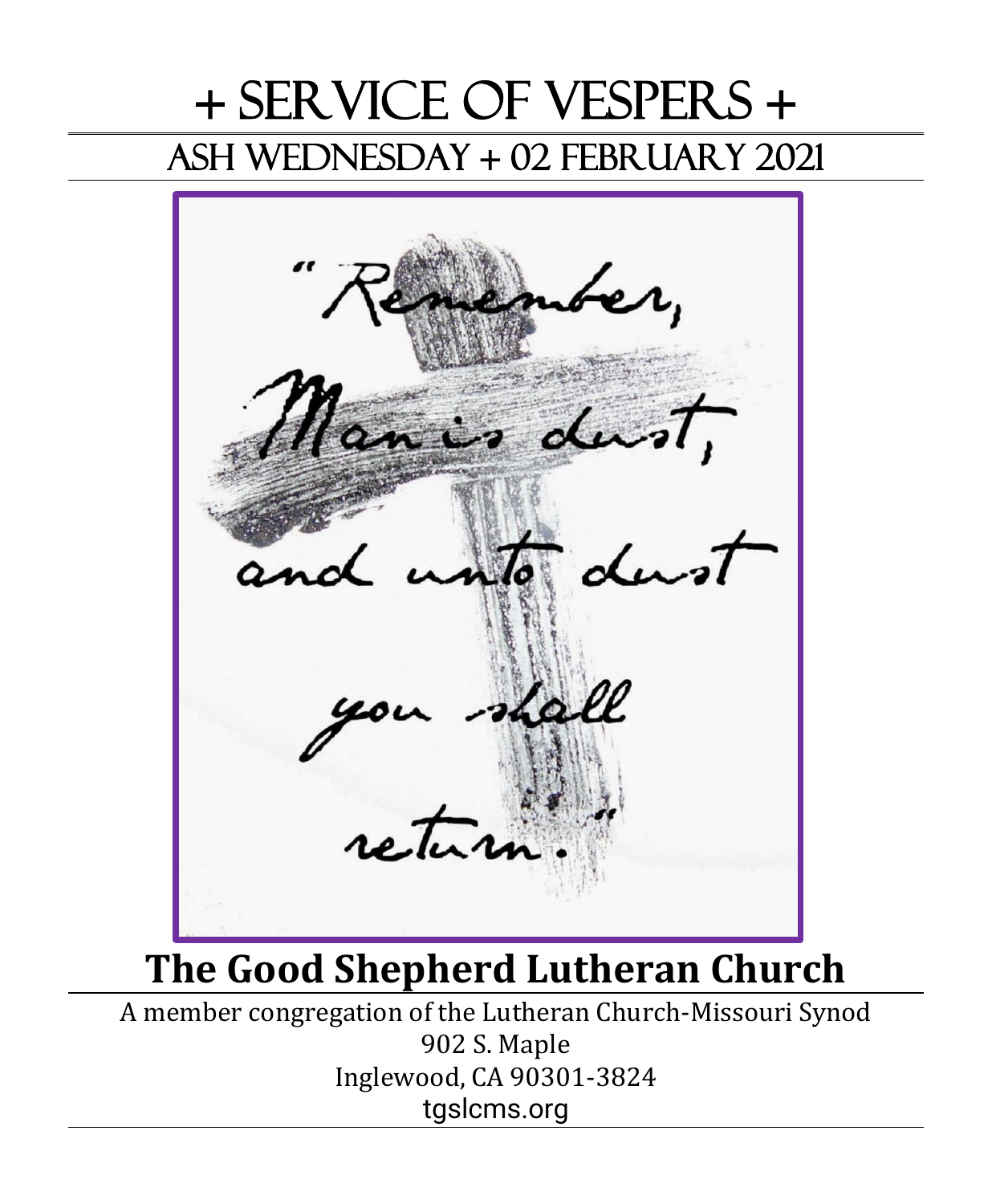# The Good Shepherd Lutheran Church

"A Church where God gives and we receive."

❖ The Rev. Edward Killian, Pastor (mobile) 424.293.6588

❖ Ms. Moira Killian, Secretary (Office) 310.671-7644

❖ Mr. Jay Rogers, Organist/Music Director

❖ Mr. Leon Tarr, Congregational President

❖ Mr. Greg Griffin, Acolyte

### **Welcome to Ash Wednesday Divine Service at The Good Shepherd Lutheran Church!**

We are a congregation that confesses the Holy Bible as inerrant, that justification is by faith according to the Holy Bible and confessed in the 1580 Book of Concord. God bless you.

To all of you who are visiting our service this evening, we extend a most cordial welcome in Jesus' name. Please introduce yourself to our pastor. It is our hope that you will feel at home in our midst and will be blessed by our message of Christ crucified and risen for the sins of the world. If you are looking for a church home and would like to know about our beliefs and practice, please see the pastor. He will be happy to visit with you at your convenience.

**Ash Wednesday is the first day of the season of Lent.** It marks the beginning of a special time of reflection on the true nature and cost of our sins and the great redeeming love God has for us. In the historic practice of the church, Ash Wednesday was a day for personal confession. The mood of the day was somber: no organ music was played, the chancel was covered in black, the people knelt to confess to Jesus, "It was my sin that brought this upon You."

**In imitation of an Old Testament practice**, New Testament Christians received the sign of the cross on their forehead made with ashes—hence the name for the day. Ashes have a two-fold significance. They are a sign of repentance before God; in humility, people filled with guilt over their sins would dress themselves in sackcloth and ashes. Ashes also serve as a solemn reminder that we are all mortal. Since a day is coming when our bodies, too, will return to dust and ashes, we come before God seeking His forgiveness and the promise of the resurrection to eternal life. Today it starts.

**While customs change** (we do not wear sackcloth, there are no ashes, the organ is not silent, but it is muted), on this day we still confess as Christians have throughout the centuries: "It was my sin that brought this upon you. Lord, have mercy." Repentance is an important part of our preparation to celebrate the Easter victory. Yes, the Lord has had mercy on us in Christ. Through the season of Lent, through emphasis on honest confession and renewal, may the Lord prepare us to worship our Risen Lord.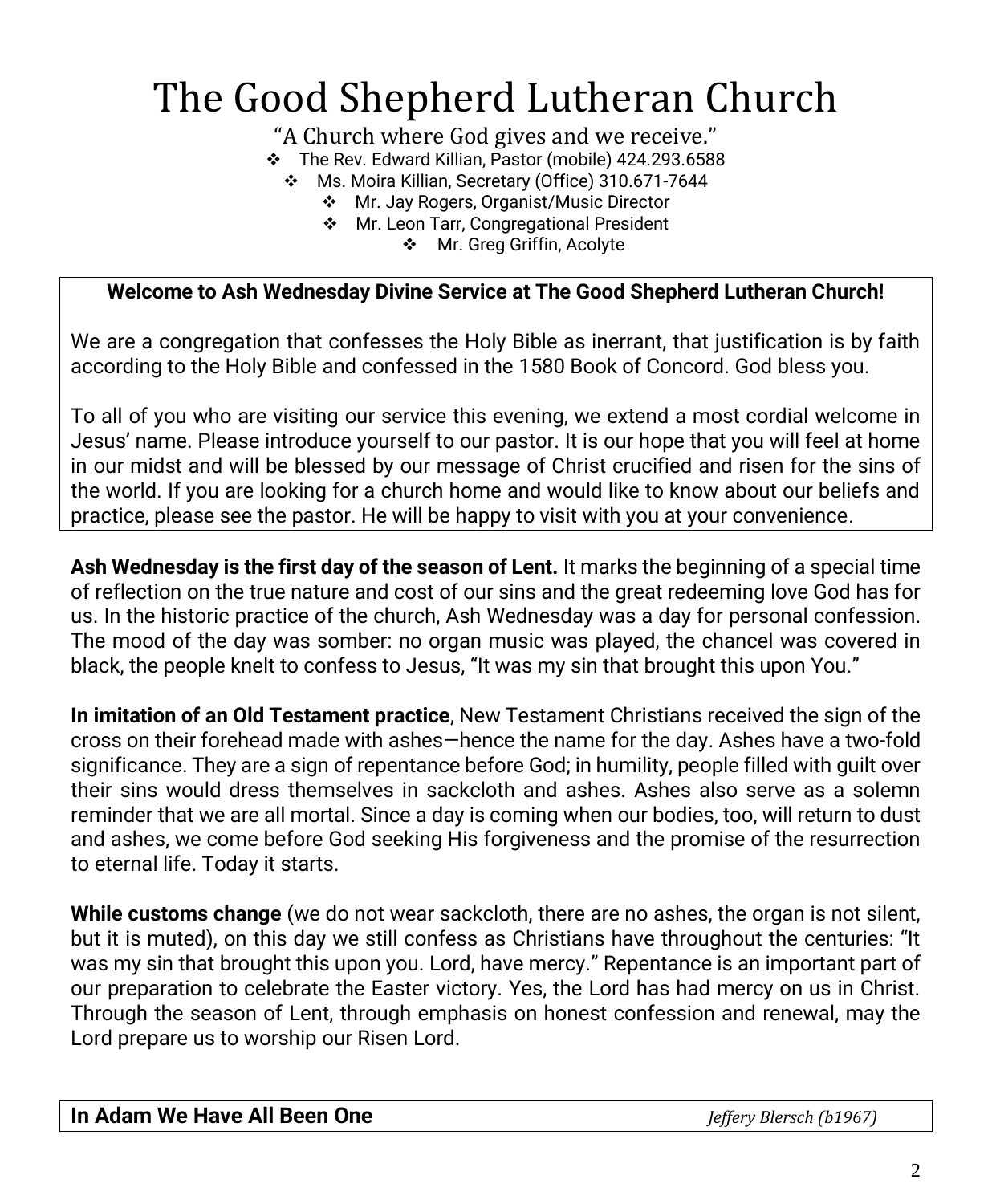*PLEASE: Upon entering the nave, silence should be observed in order to allow all to prayerfully prepare for the presence of the LORD and the reception of His gifts.*

P Dear brothers and sisters of our Lord Jesus Christ, on this day the Church begins a holy season of prayerful and penitential reflection. Our attention is especially directed to the holy sufferings and death of our Lord Jesus Christ.

From ancient times the season of Lent has been kept as a time of special devotion, selfdenial, and humble repentance born of a faithful heart that dwells confidently on His Word and draws from it life and hope.

Let us pray that our dear Father in heaven, for the sake of His beloved Son and in the power of His Holy Spirit, might richly bless this Lententide for us so that we may come to Easter with glad hearts and keep the feast in sincerity and truth.

### *Kneel, stand, or sit, as you are able.*

*Silence for reflection.*

- P O Lord, C **have mercy. P** O Christ. C **have mercy.**  $\mathbf P$  O Lord, C **have mercy. P** O Christ. **C** hear us.  $\mathbf{P}$  God the Father in heaven, C **have mercy.** P God the Son, Redeemer of the world, C **have mercy.** P God the Holy Spirit, C **have mercy.**  $\mathbf P$  Be gracious to us. C **Spare us, good Lord.**  $\mathbf{P}$  Be gracious to us. C **Help us, good Lord.** P By the mystery of Your holy incarnation; by Your holy nativity;
	- by Your baptism, fasting, and temptation;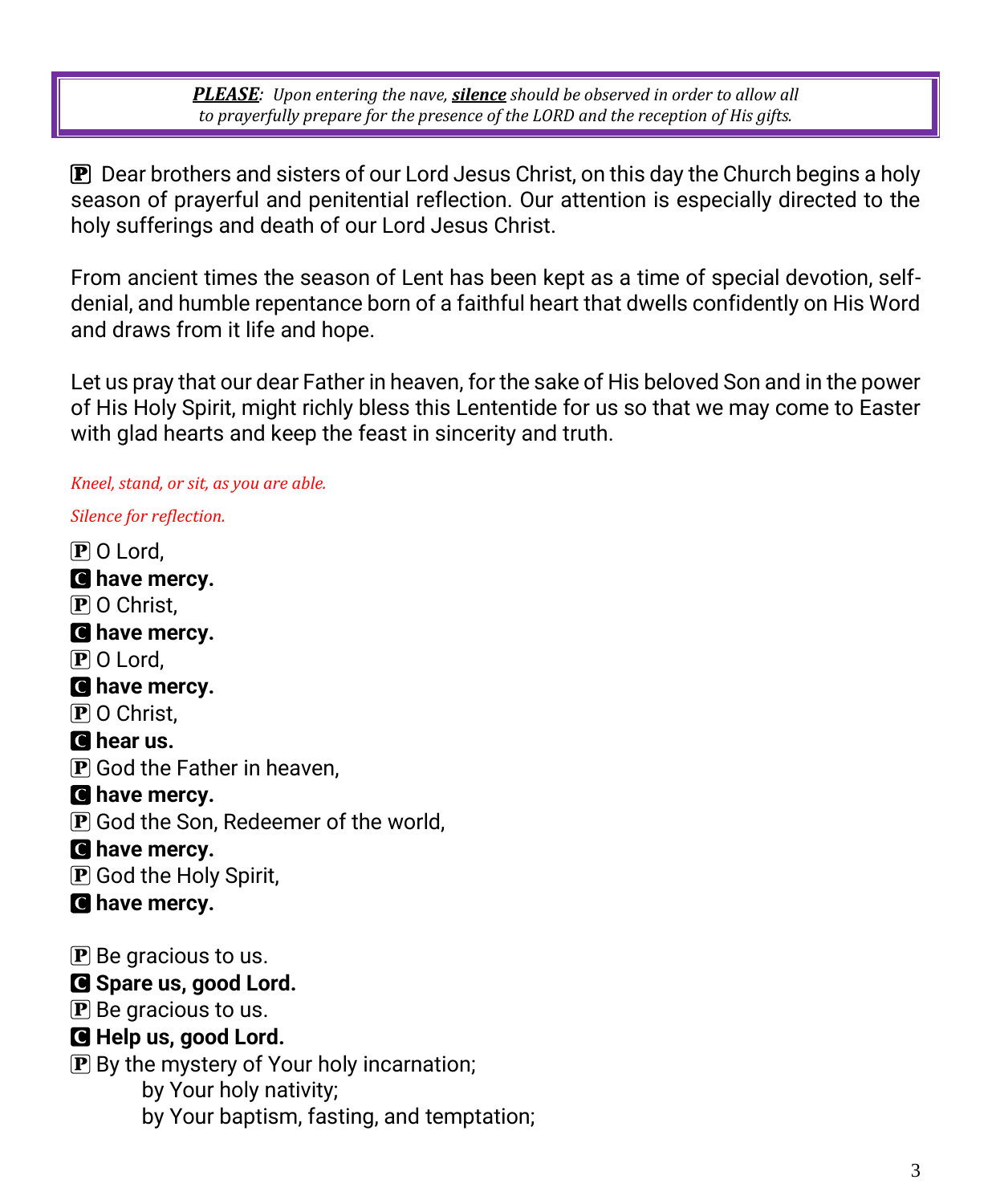by Your agony and bloody sweat;

by Your cross and passion;

by Your precious death and burial;

by Your glorious resurrection and ascension;

and by the coming of the Holy Spirit, the Comforter:

## C **Help us, good Lord.**

 $\bf{P}$  In all time of our tribulation;

in all time of our prosperity;

in the hour of death;

and in the day of judgment:

## C **Help us, good Lord.**

 $\bf{P}$  We poor sinners implore You

## C **to hear us, O Lord.**

P To prosper the preaching of Your Word;

to bless our prayer and meditation;

to strengthen and preserve us in the true faith;

and to give heart to our sorrow and strength to our repentance:

## C **We implore You to hear us, good Lord.**

**P** To draw all to Yourself;

to bless those who are instructed in the faith; to watch over and console the poor, the sick, the distressed, the lonely, the forsaken, the abandoned, and all who stand in need of our prayers; to give abundant blessing to all works of mercy; and to have mercy on us all:

## C **We implore You to hear us, good Lord.**

P To turn our hearts to You;

to turn the hearts of our enemies, persecutors, and slanderers; and graciously to hear our prayers:

## C **We implore You to hear us, good Lord.**

P Lord Jesus Christ, Son of God,

## C **we implore You to hear us.**

 $\overline{P}$  Christ, the Lamb of God, who takes away the sin of the world,

## C **have mercy.**

 $\mathbf P$  Christ, the Lamb of God, who takes away the sin of the world,

## C **have mercy.**

 $\mathbf P$  Christ, the Lamb of God, who takes away the sin of the world,

## C **grant us Your peace.**

P O Christ.

## C **hear us.**

P O Lord,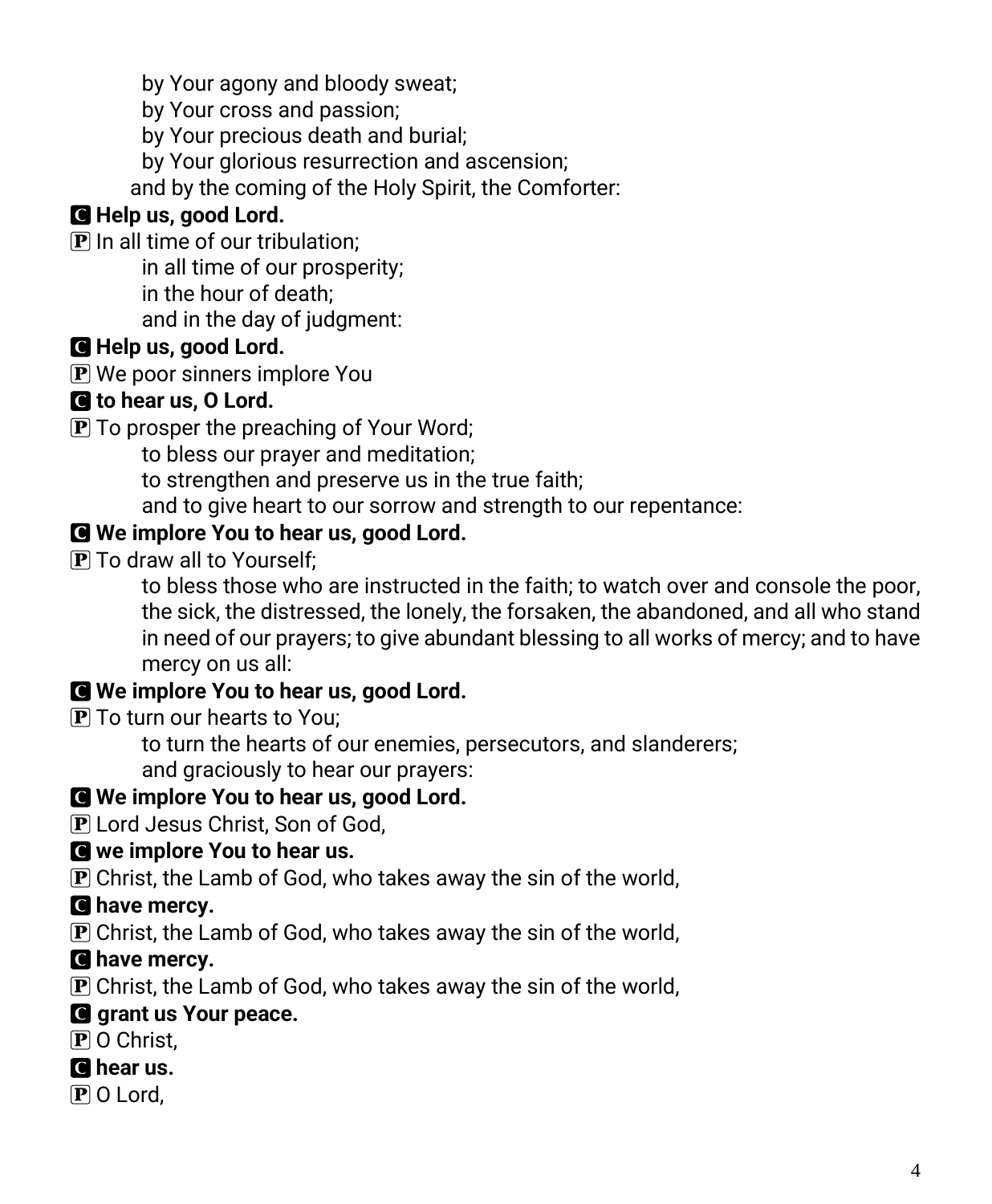C **have mercy.** P O Christ. C **have mercy.**  $\bf{P}$  O Lord, C **have mercy. Amen.**

P O God, You desire not the death of sinners, but rather that they turn from their wickedness and live. We implore You to have compassion on the frailty of our mortal nature, for we acknowledge that we are dust and to dust we shall return. Mercifully pardon our sins that we may obtain the promises You have laid up for those who are repentant; through \*Jesus Christ, Your Son, our Lord, who lives and reigns with You and the Holy Spirit, one God, now and forever.

C **Amen**

*The rite continues with the imposition of ashes.*

*Sit*

# The Imposition of Ashes

*The pastor and assistants receive ashes first, followed by the congregation. Using the right thumb, the pastor places the ashes on the forehead of each person in the sign of the cross, saying:*

## *Remember, o man, that you are dust, and to dust you shall return.*

*After receiving the ashes, each person returns to his place in silence. There is no statement of dismissal. After all have received the ashes, the service continues with the Service of Vespers.*

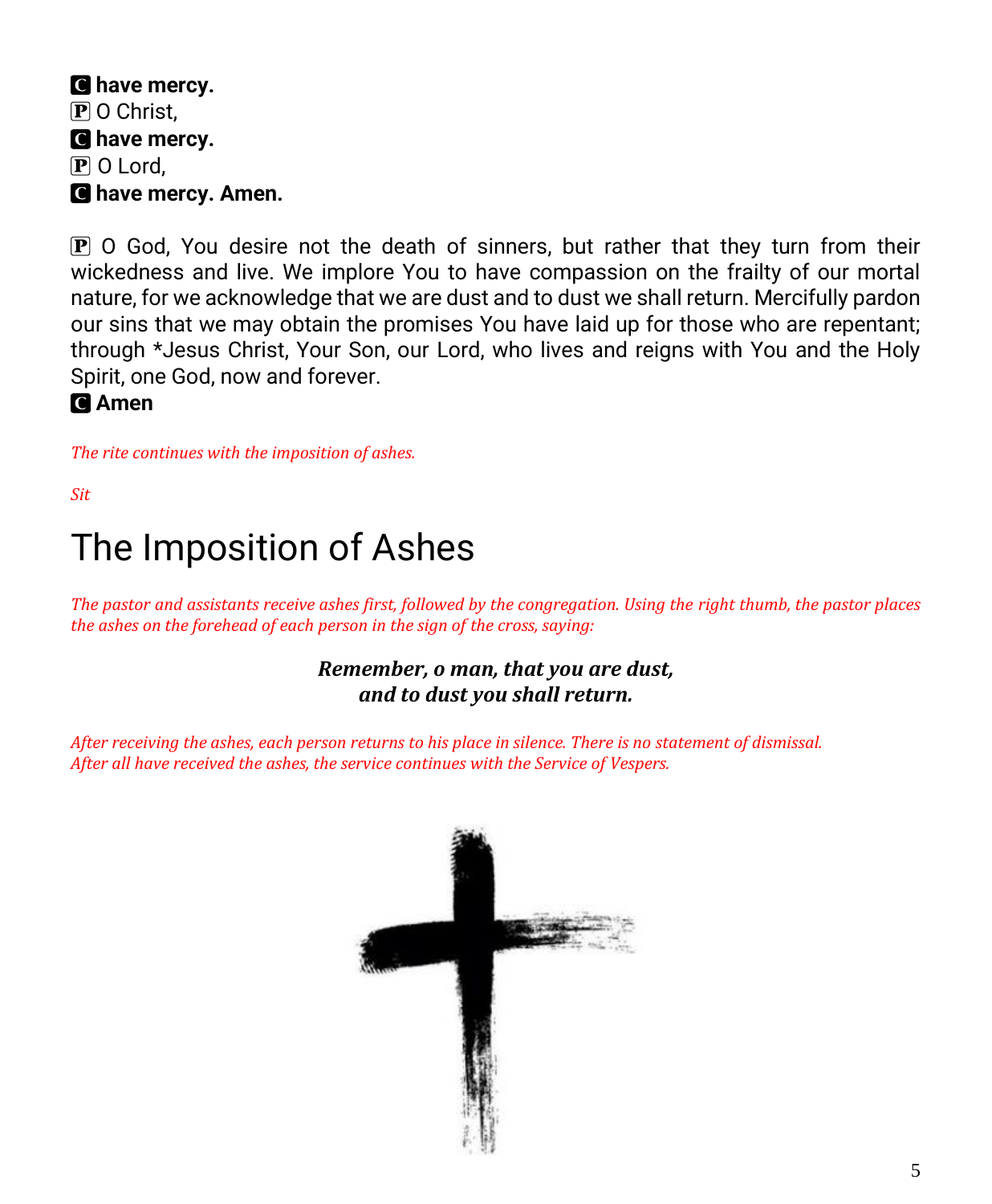*Stand*

# Psalmody

<sup>1</sup>Have mercy on me, O God, according to your steadfast love; according to your abundant mercy blot out my transgressions. **<sup>2</sup>Wash me thoroughly from my iniquity, and cleanse me from my sin!** <sup>3</sup>For I know my transgressions, and my sin is ever before me. **<sup>4</sup>Against you, you only, have I sinned and done what is evil in your sight, so that you may be justified in your words and blameless in your judgment.** <sup>5</sup>Behold, I was brought forth in iniquity, and in sin did my mother conceive me. **<sup>6</sup>Behold, you delight in truth in the inward being, and you teach me wisdom in the secret heart.** <sup>7</sup>Purge me with hyssop, and I shall be clean; wash me, and I shall be whiter than snow. **<sup>8</sup>Let me hear joy and gladness; let the bones that you have broken rejoice.** <sup>9</sup>Hide your face from my sins, and blot out all my iniquities. **<sup>10</sup>Create in me a clean heart, O God, and renew a right spirit within me.** <sup>11</sup> Cast me not away from your presence, and take not your Holy Spirit from me. **<sup>12</sup>Restore to me the joy of your salvation, and uphold me with a willing spirit.**

<sup>13</sup>Then I will teach transgressors your ways, and sinners will return to you.

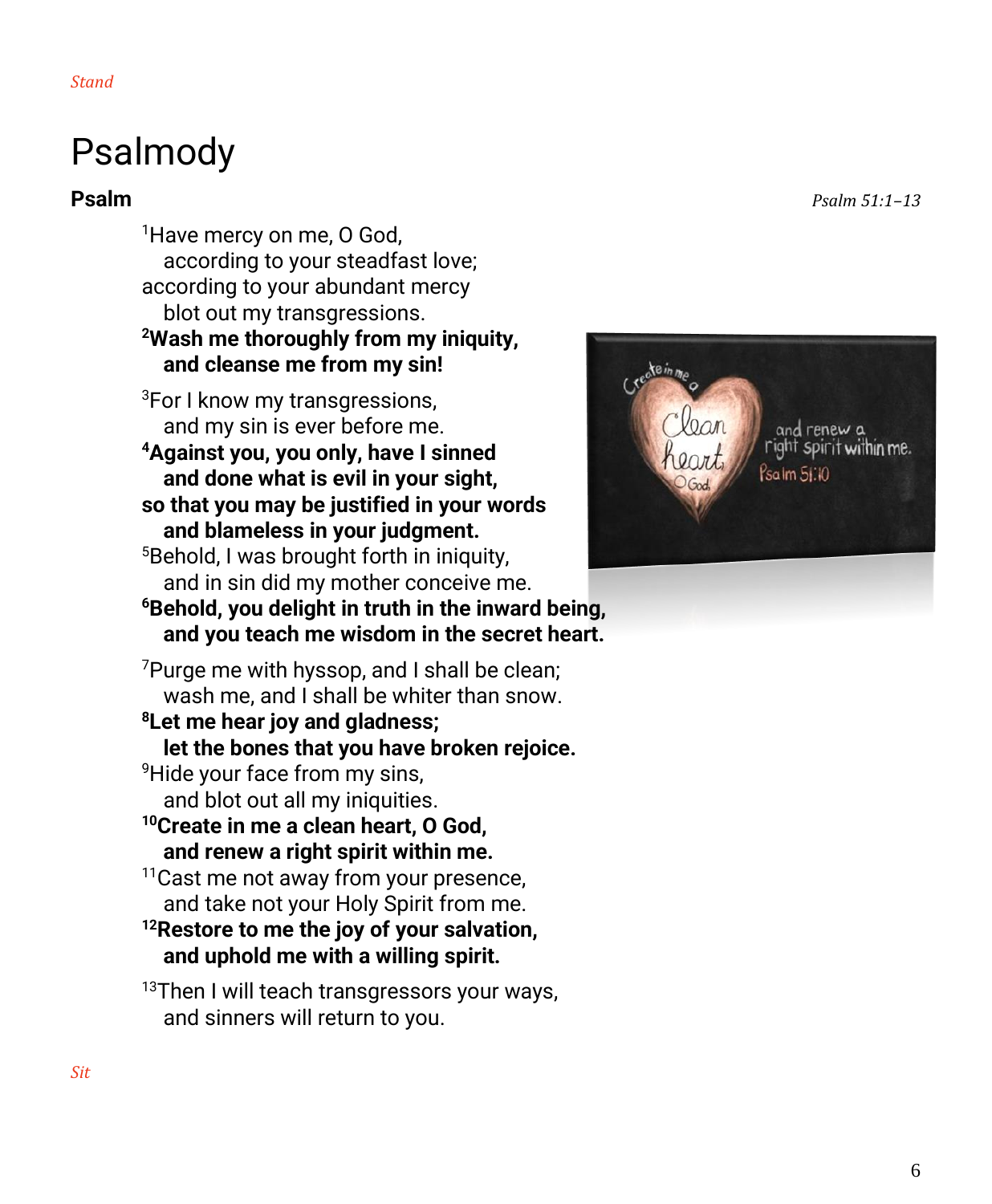

# Readings

## **Old Testament Reading** *Joel 2:12–19*

Return to the LORD

<sup>12</sup> "Yet even now," declares the LORD, "return to me with all your heart, with fasting, with weeping, and with mourning;  $13$ and rend your hearts and not your garments." Return to the LORD, your God, for he is gracious and merciful, slow to anger, and abounding in steadfast love; and he relents over disaster.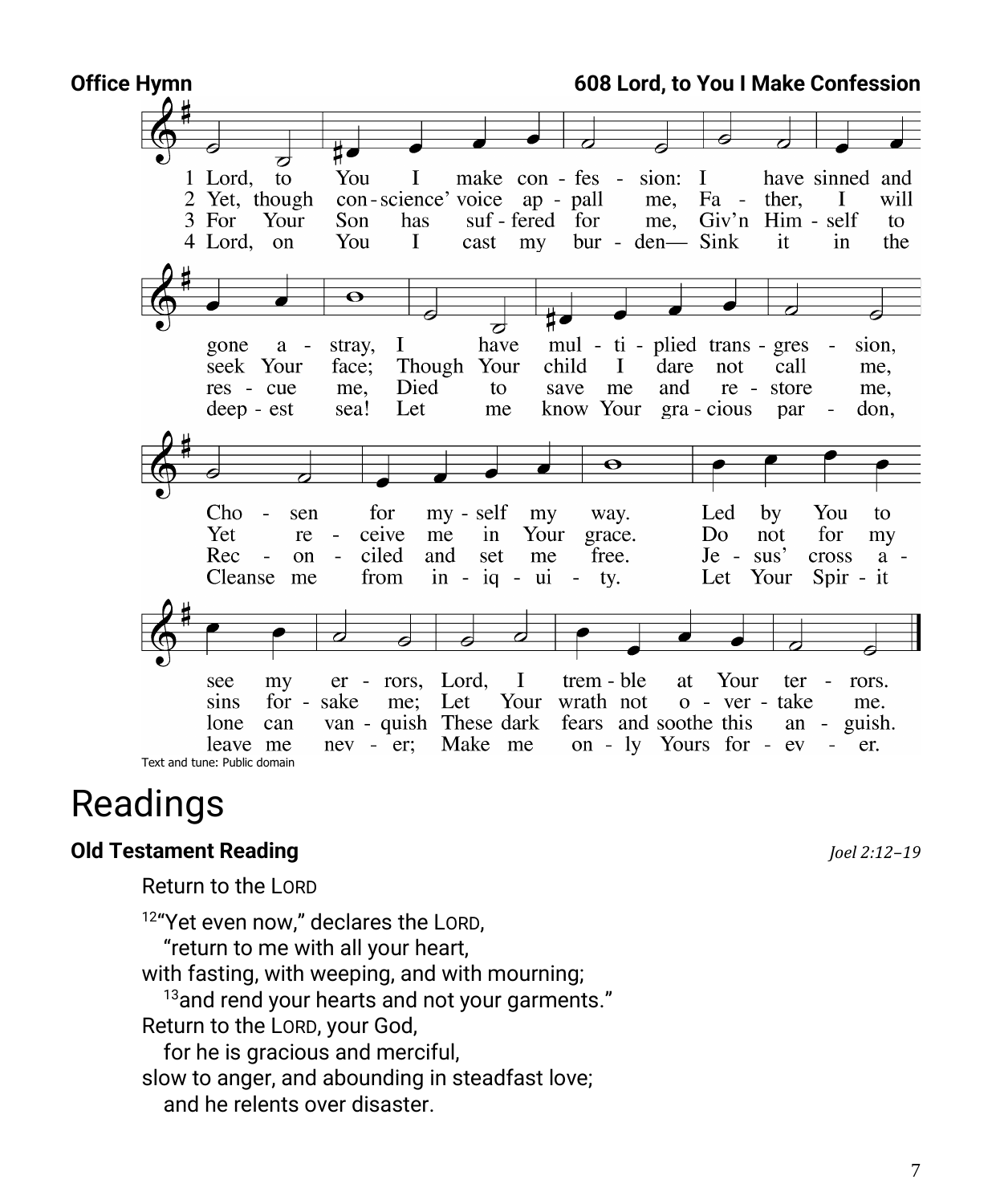<sup>14</sup>Who knows whether he will not turn and relent. and leave a blessing behind him, a grain offering and a drink offering for the LORD your God? <sup>15</sup>Blow the trumpet in Zion; consecrate a fast; call a solemn assembly; <sup>16</sup>gather the people. Consecrate the congregation; assemble the elders; gather the children, even nursing infants. Let the bridegroom leave his room, and the bride her chamber. <sup>17</sup>Between the vestibule and the altar let the priests, the ministers of the LORD, weep and say, "Spare your people, O LORD, and make not your heritage a reproach, a byword among the nations. Why should they say among the peoples, 'Where is their God?'" The LORD Had Pity <sup>18</sup>Then the LORD became jealous for his land and had pity on his people.

<sup>19</sup>The LORD answered and said to his people,

"Behold, I am sending to you

grain, wine, and oil,

and you will be satisfied;

and I will no more make you

a reproach among the nations."

- $\overline{P}$  This is the Word of the Lord.
- C Thanks be to God.

**Epistle** *2 Corinthians 5:20—6:10*

 $20$ Therefore, we are ambassadors for Christ, God making his appeal through us. We implore you on behalf of Christ, be reconciled to God.  $2^{15}$  For our sake he made him to be sin who knew no sin, so that in him we might become the righteousness of God.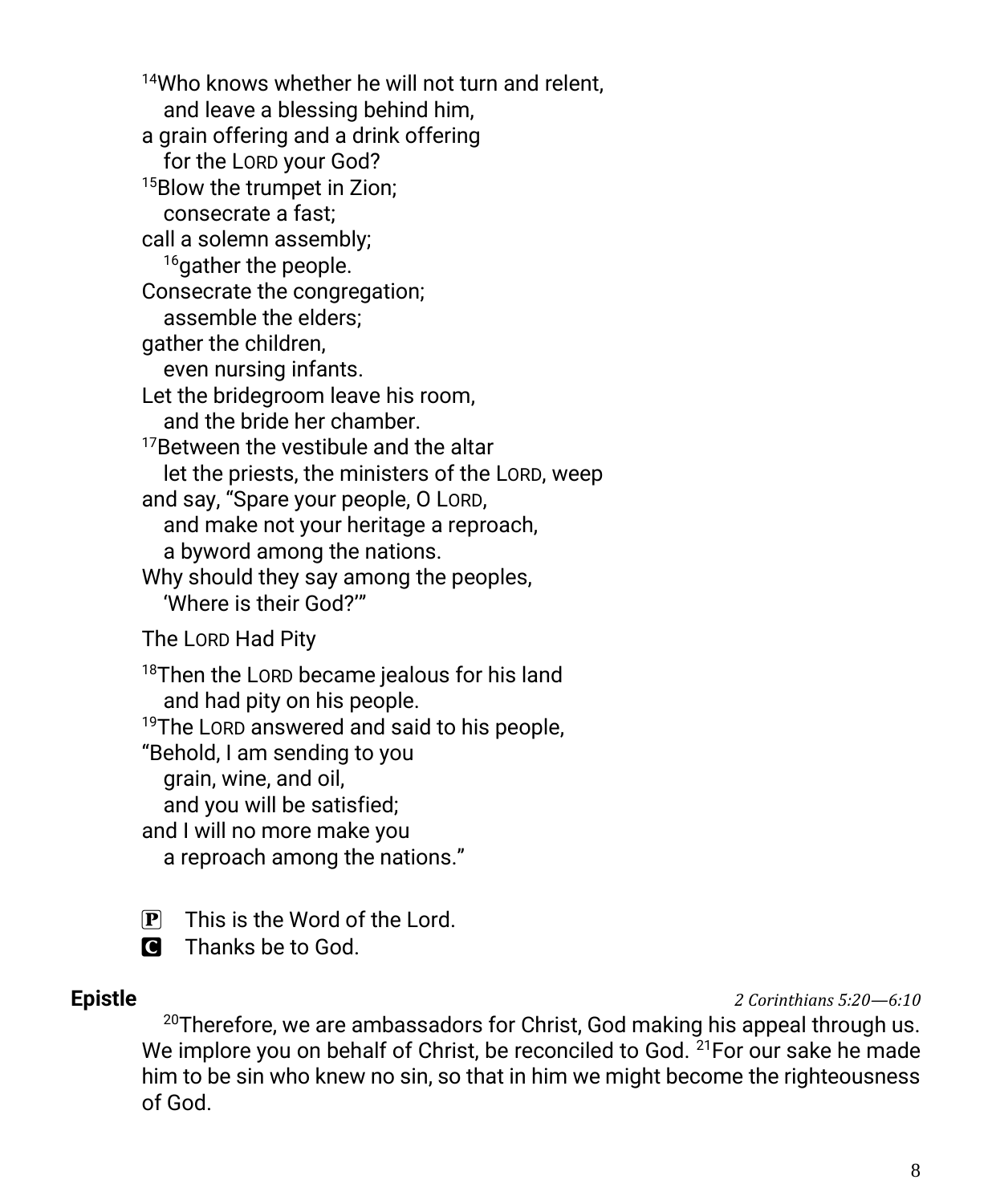<sup>1</sup>Working together with him, then, we appeal to you not to receive the grace of God in vain. <sup>2</sup>For he says,

"In a favorable time I listened to you,

and in a day of salvation I have helped you."

Behold, now is the favorable time; behold, now is the day of salvation. <sup>3</sup>We put no obstacle in anyone's way, so that no fault may be found with our ministry, 4but as servants of God we commend ourselves in every way: by great endurance, in afflictions, hardships, calamities, <sup>5</sup>beatings, imprisonments, riots, labors, sleepless nights, hunger; <sup>6</sup>by purity, knowledge, patience, kindness, the Holy Spirit, genuine love; <sup>7</sup>by truthful speech, and the power of God; with the weapons of righteousness for the right hand and for the left; <sup>8</sup>through honor and dishonor, through slander and praise. We are treated as impostors, and yet are true;  $9a$ s unknown, and yet well known; as dying, and behold, we live; as punished, and yet not killed; <sup>10</sup>as sorrowful, yet always rejoicing; as poor, yet making many rich; as having nothing, yet possessing everything.

 $\mathbf{P}$  This is the Word of the Lord.





## **Behold, the Lamb of God**

 $^{29}$ The next day he saw Jesus coming toward him, and said, "Behold, the Lamb of God, who takes away the sin of the world!  $30$ This is he of whom I said, 'After me comes a man who ranks before me, because he was before me.' <sup>31</sup>I myself did not know him, but for this purpose I came baptizing with water, that he might be revealed to Israel." <sup>32</sup>And John bore witness: "I saw the Spirit descend from heaven like a dove, and it remained on him.  $331$  myself did not know him, but he who sent me to baptize with water said to me, 'He on whom you see the Spirit descend and remain, this is he who baptizes with the Holy Spirit.' <sup>34</sup>And I have seen and have borne witness that this is the Son of God."

 $\mathbf{P}$  This is the Gospel of the Lord.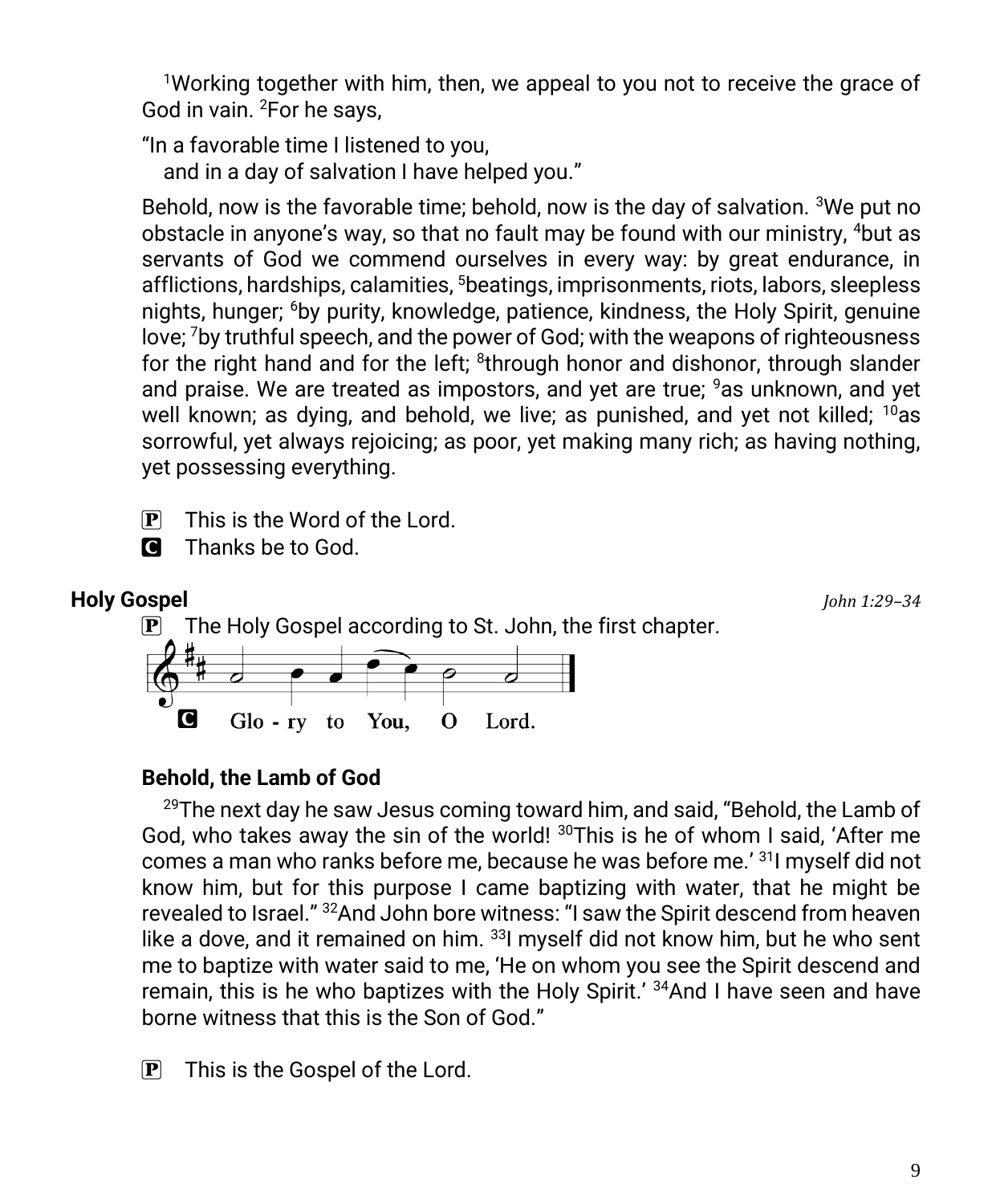

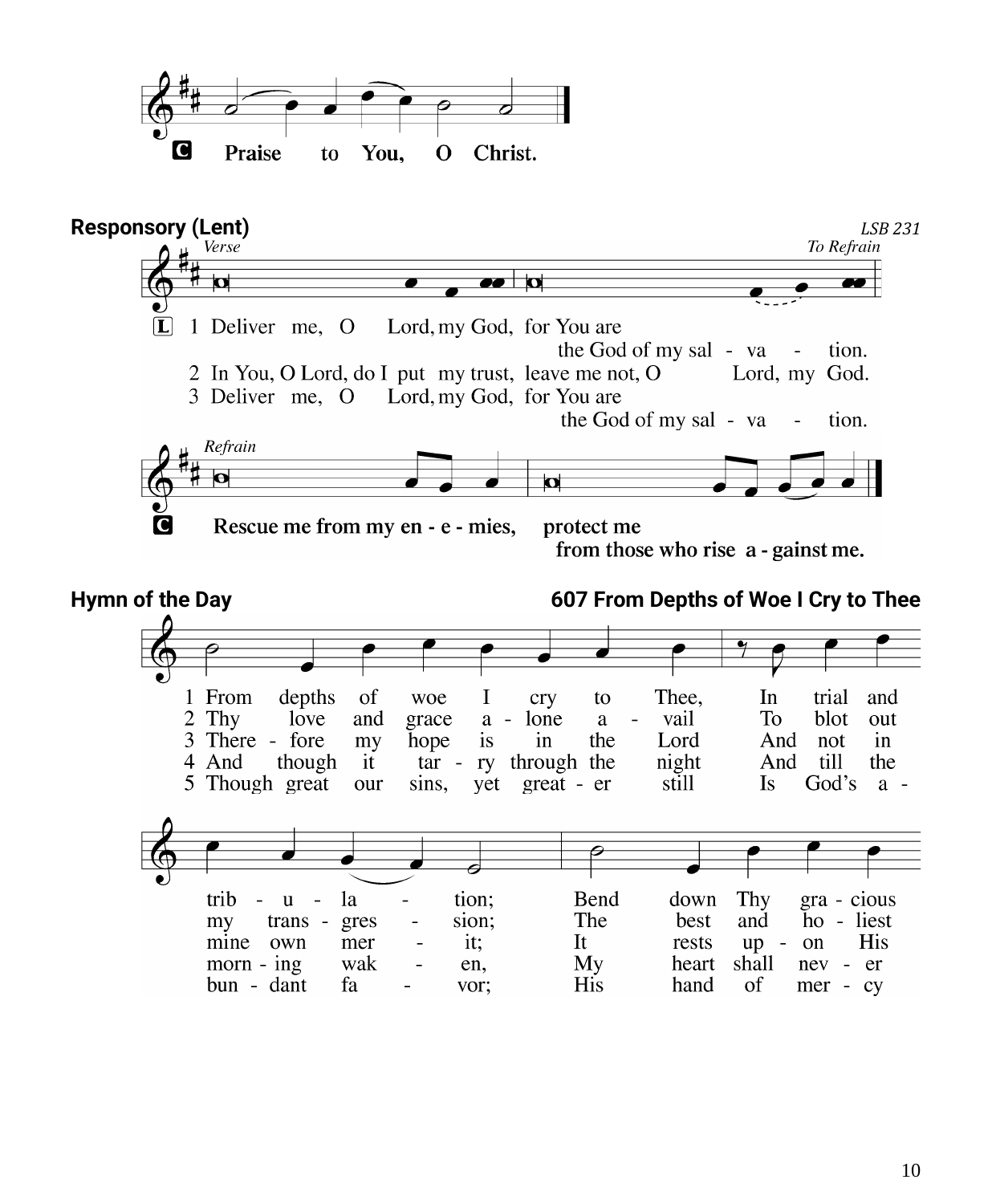

## Canticle

*Stand*

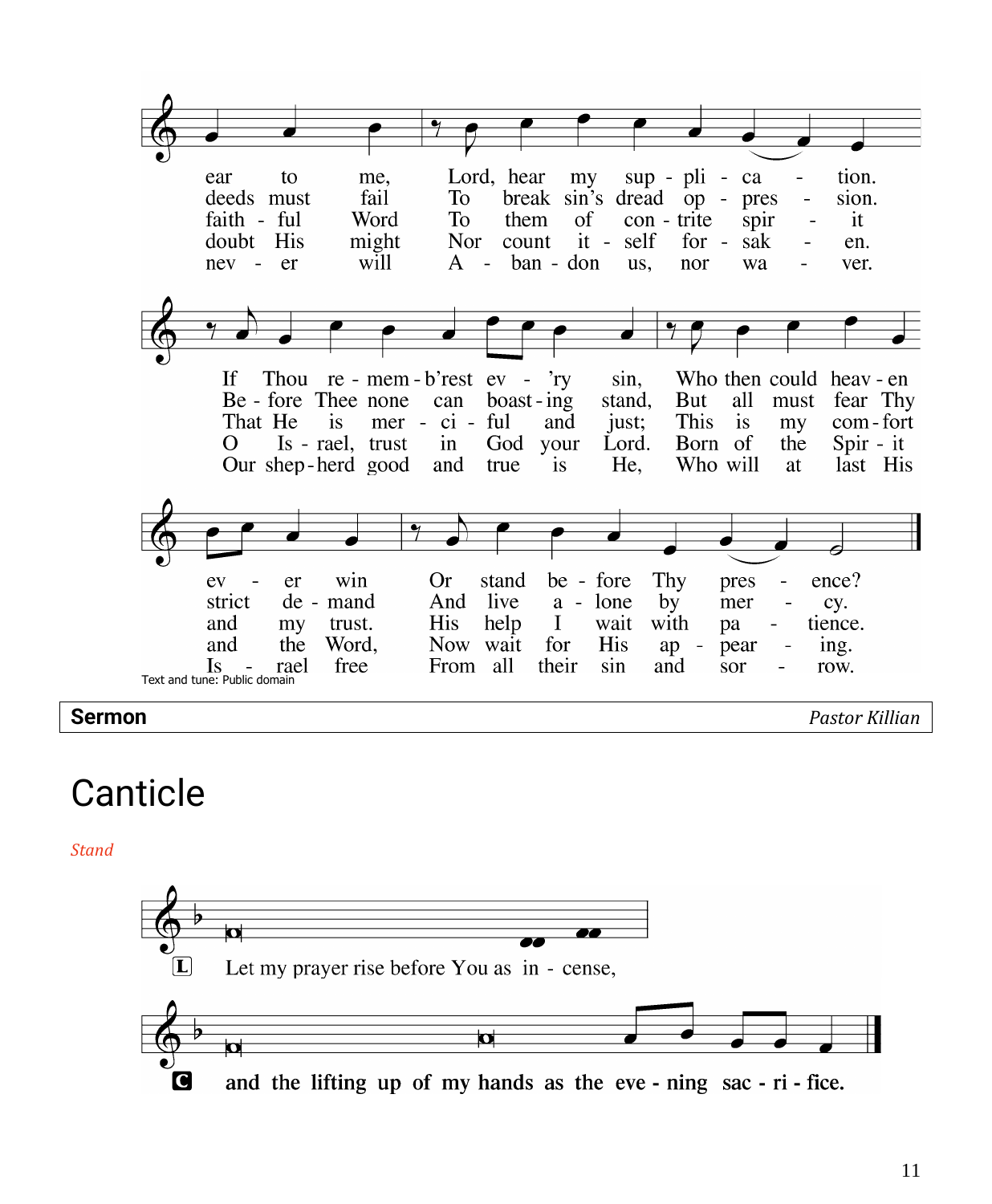

Text: © 1991 Stephen P. Starke, admin. Concordia Publishing House. Used by permission: LSB Hymn License no. 110000401 Tune: Public domain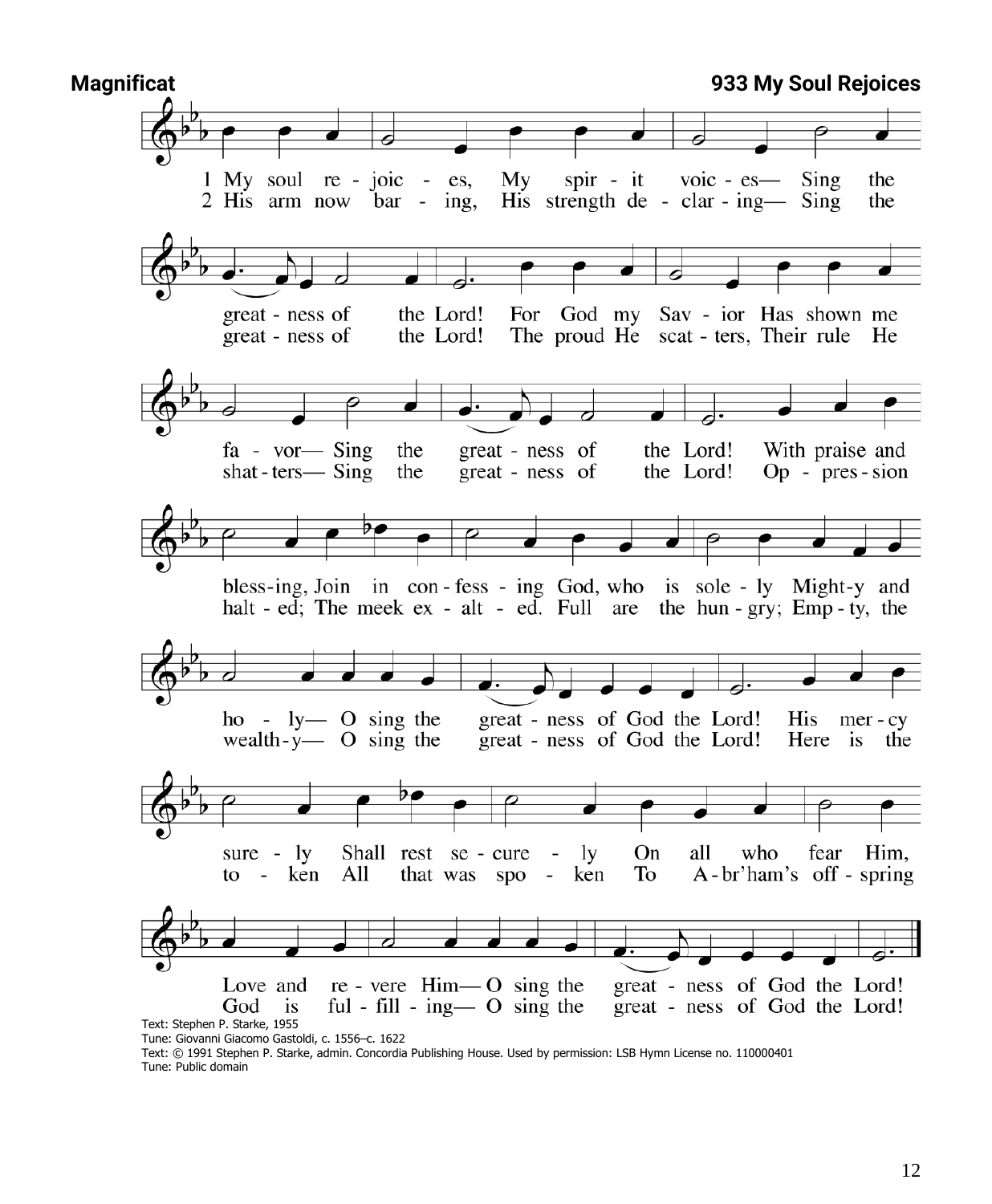**Offering** *Collected in the back of the church in the entry of the Narthex.*

# Prayer

*Kneel/Stand*



## **Lord's Prayer**

C **Our Father who art in heaven, hallowed be Thy name, Thy kingdom come, Thy will be done on earth as it is in heaven; give us this day our daily bread; and forgive us our trespasses as we forgive those who trespass against us; and lead us not into temptation,** but deliver us  $\bigstar$  from evil. **For Thine is the kingdom and the power and the glory forever and ever. Amen.**

## **Collects**



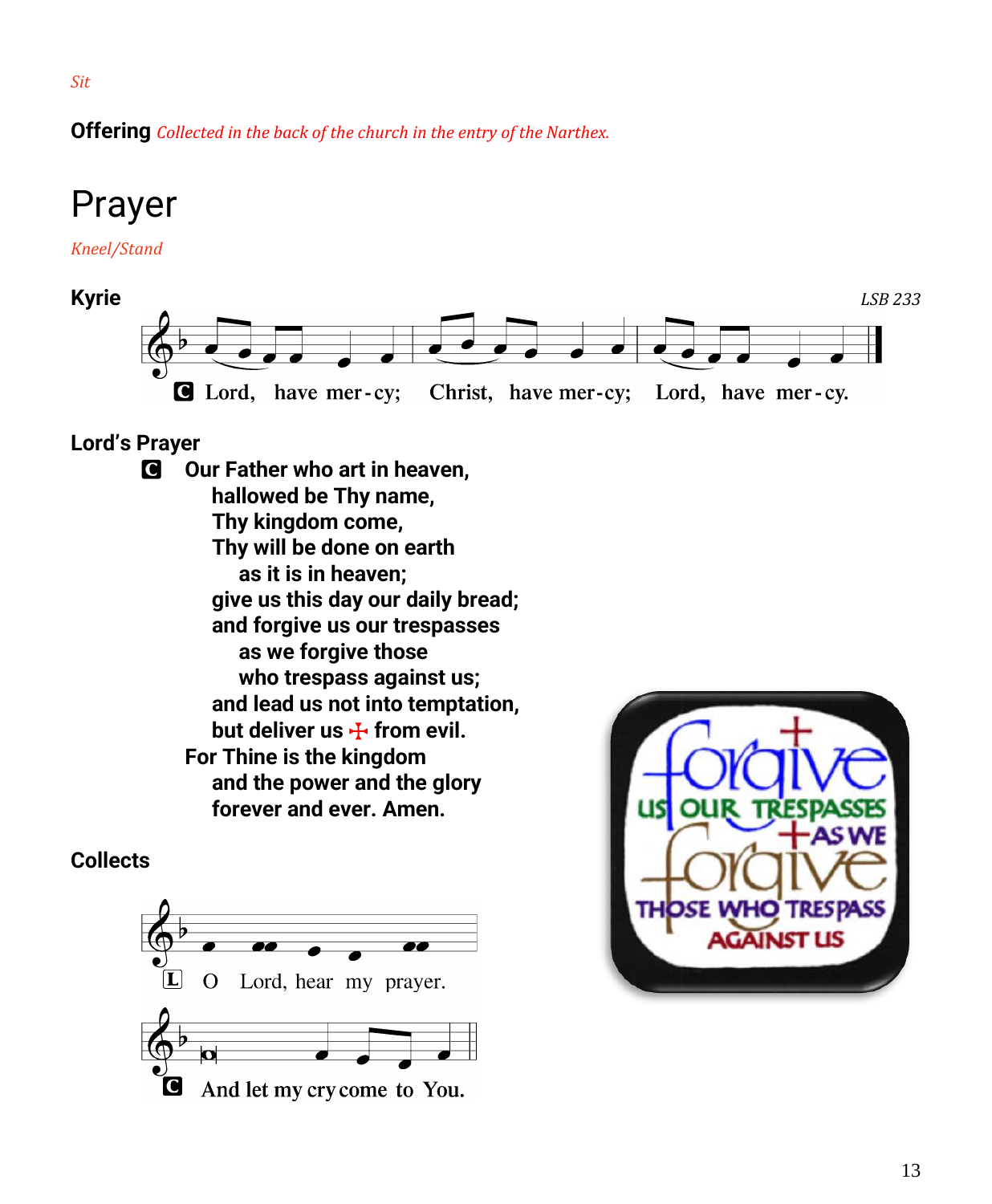## **Collect of the Day**

P Almighty and everlasting God, You despise nothing You have made and forgive the sins of all who are penitent. Create in us new and contrite hearts that lamenting our sins and acknowledging our wretchedness we may receive from You full pardon and forgiveness; through Jesus Christ, Your Son, our Lord, who lives and reigns with You and the Holy Spirit, one God, now and forever.

## **Collect for Peace**

P O God, from whom come all holy desires, all good counsels, and all just works, give to us, Your servants, that peace which the world cannot give, that our hearts may be set to obey Your commandments and also that we, being defended from the fear of our enemies, may live in peace and quietness; through Jesus Christ, Your Son, our Lord, who lives and reigns with You and the Holy Spirit, one God, now and forever.

C **Amen.**

### *Stand*

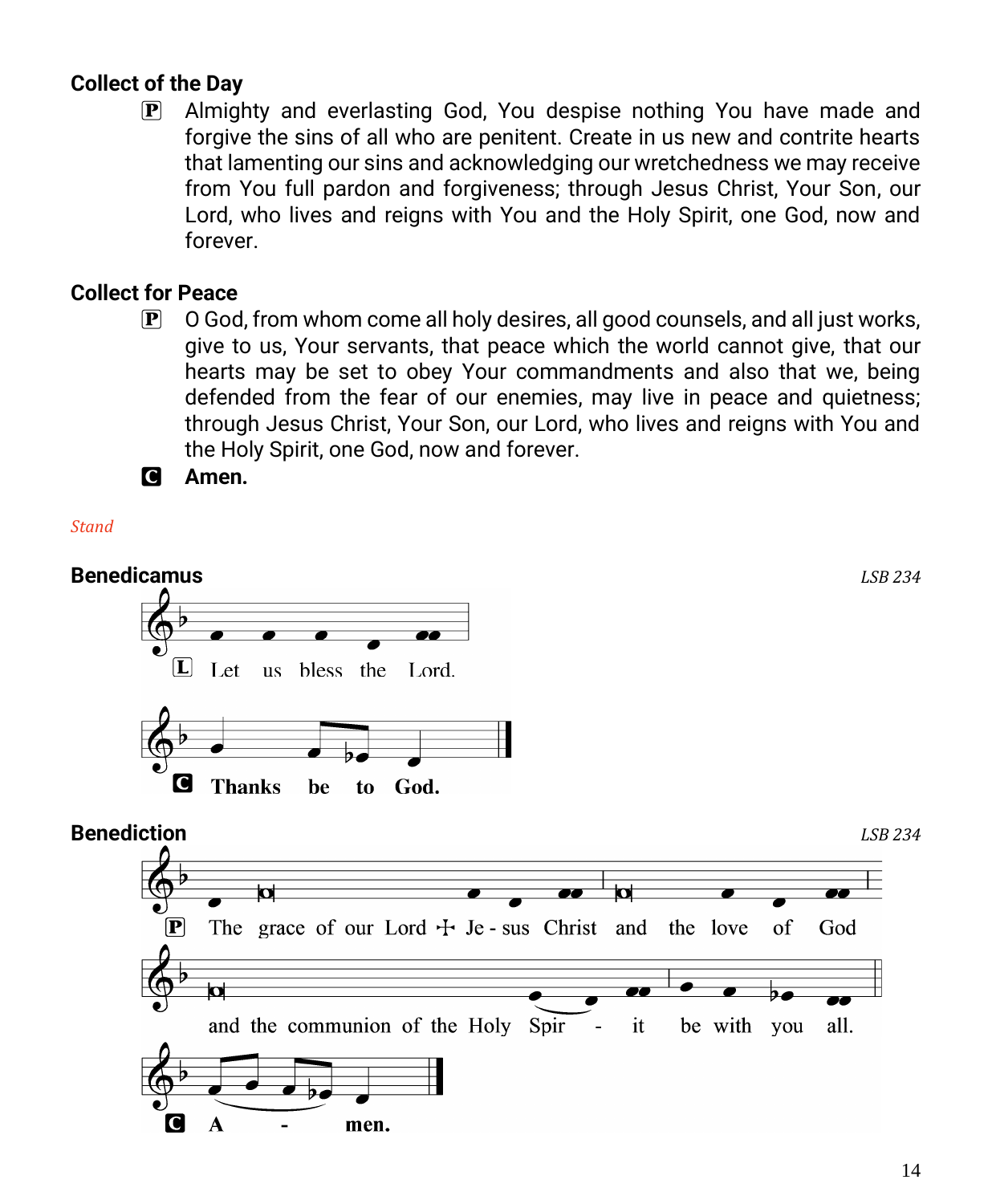

**O Dearest Jesus** *Jacob B. Webber (b. 1988)*